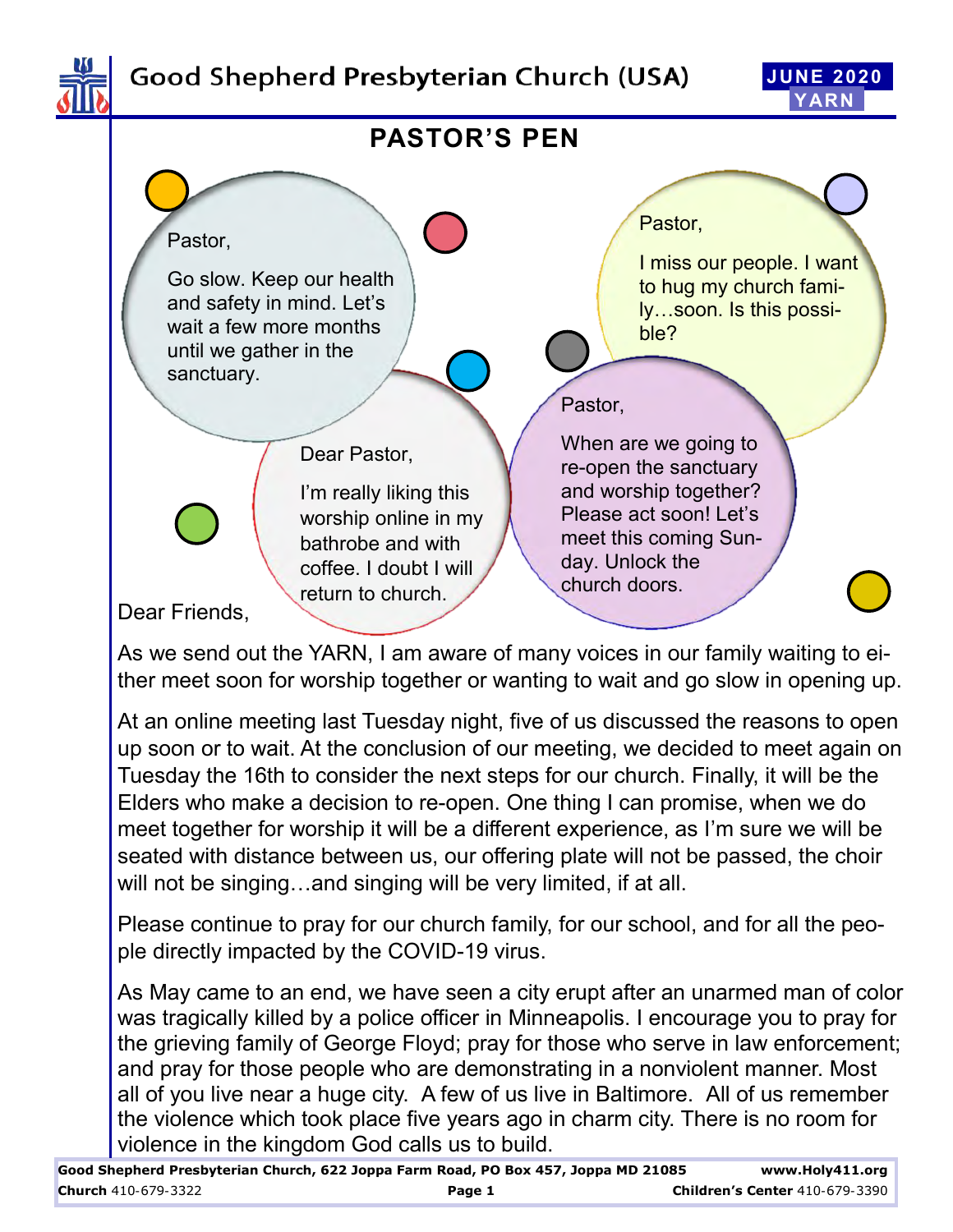



Jesus said, "Blessed are the peacemakers for they will be called children of God." (Matthew 5: 9) Those words are given as a clear encouragement for each of us to live as a peacemaker. May we resolve not to put down others or to judge the person who differs from us in race, creed, class, or social standing.

So pray for our country. Pray that violence and racism would end in our country we love. Pray that we will be a beacon of love, tolerance, and respect for all of God's children.

While I am so eager to see you at church, for now, I visit you online. And I pray for all of you, each day!

Blessings,

Keith

# **REDNER'S TAPES**

Nancy McCaslin has taken over tallying and submitting the Redner's tapes for Good Shepherd. Either put your tapes in the red box in the narthex or put them in a bag on Ellie Pfoutz's porch (304 Foster Knoll Drive, Joppatowne).

I'll get them to Nancy. Thank you, Jeanette, for doing it all those years!

Ellie Pfoutz

# **COFFEE HOUR**

Hey moms, remember just a few weeks ago it was Mother's Day?

Remember that delicious home cooked meal that Dad prepared...we worked hard to prepare those



grilled cheese sandwiches & potato chips!

Now it's your turn to serve us! Just please don't make the same mess we made...please!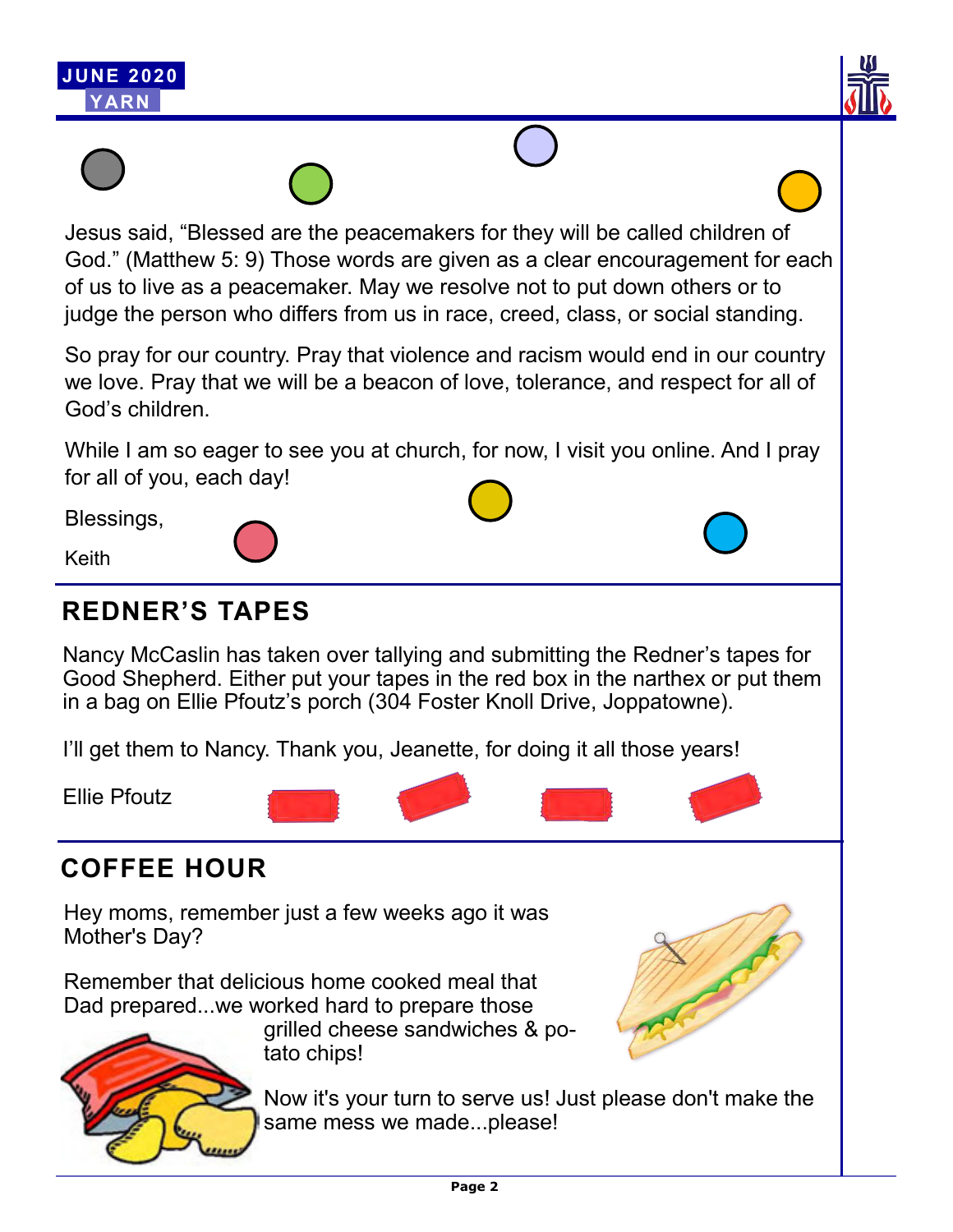

# **A THANK YOU!**

A huge thank you to our worship leaders! While I know that most people have come to expect a certain level of expertise in this area, Farrell and Keith have gone above and beyond during these difficult times to ensure that we stay connected and praising the Lord to the fullest as a church family.



Thank you to all who have assisted each week in leading our online worship!! Singers, readers, story tellers, you are all appreciated.

# **KEEP IN TOUCH WITH US**

## **ELDERS**

**Gary Workman MaryKaye Kent Mike Bohns Hazel Morgan Cindy PreVatte Soung Hee Baranowski Valerie Davis Vickie Maas**



## **DEACONS**

**Allen Wronowski Ashely Andrews Chris Bohns Clay Maas Lamie Chiongola Susan Thompson**

# **GOOD SHEPHERD HARD AT WORK**

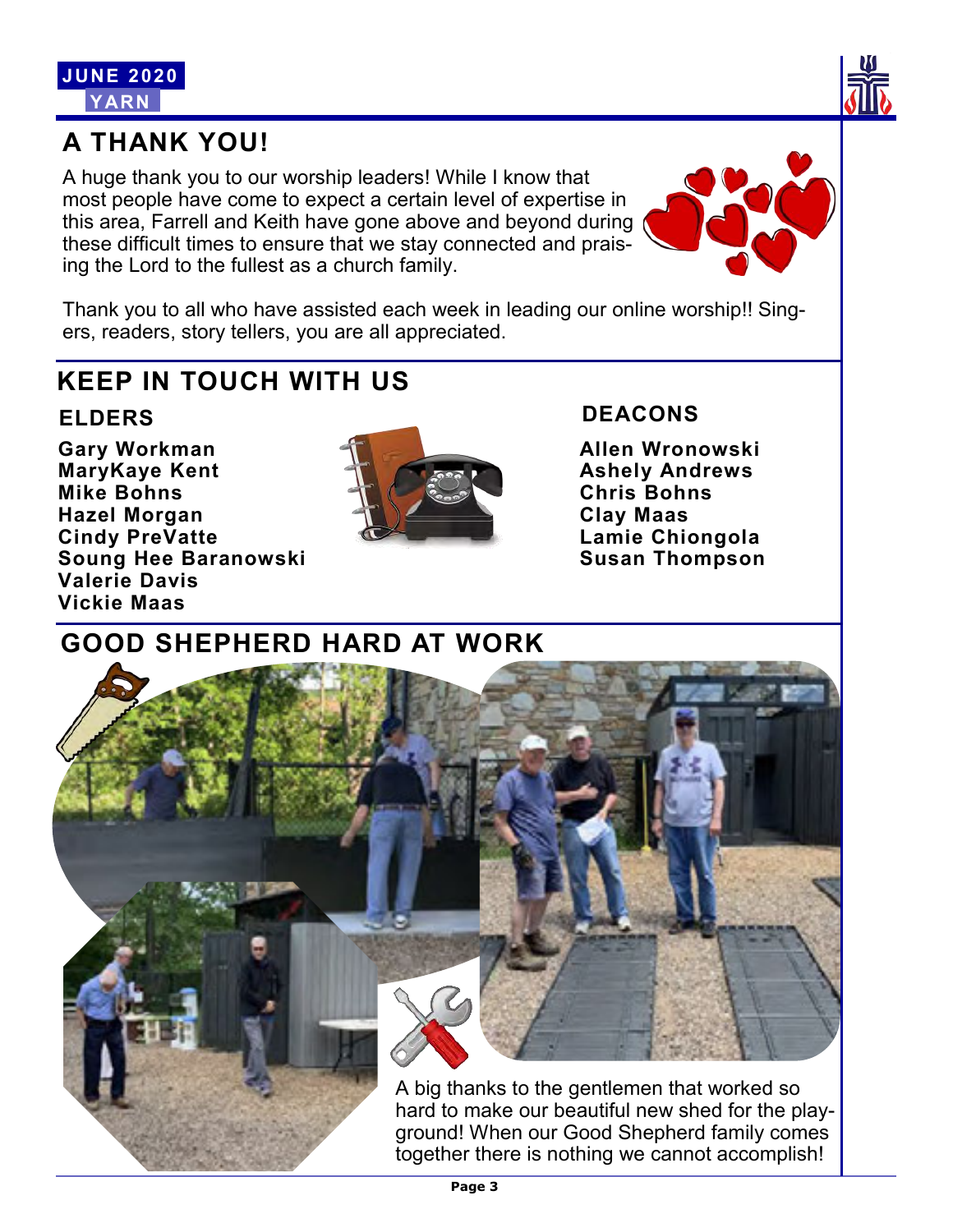

# **GOOD SHEPHERD WOMEN'S ASSOCIATION**

Greetings to all. At this time of the year, the GSPC WA would be inviting the women to our annual end-of-year picnic, a time of fellowship and sharing wonderful food at the home of one of our members. It was a time to review and celebrate that many ways that we nurtured our faith through prayer and Bible study, helped to build an inclusive, caring community of women that strengthened the Good Shepherd Church and continued our mission of changing lives and growing in God's love.

The generous contributions and participation of the church members made it possible to accomplish:

--a monetary donation to the Children's Center -- The Back Pack Mission to Riverside Elementary ---The Women's Retreat "Holy Friendships"—Sanctuary Christmas Decorating --Valentine Gift Bags and clothing for the Sharing Table Mission –Cookie baking with the Children's Center youngsters---Prayer Shawl Ministry---Card Ministry—Least Coin donation. The candy and mini-toys for the Easter Egg Hunt have been donated to the Children's Center with the larger prizes being stored for next year.

We had a record attendance this year at our Christmas Party. Thanks to Delores Barr for her puzzles and music. We sent approximately 80-100 cards to GSPC members and their immediate family members expressing sympathy, get-well, congratulations and "Thinking of You". We are planning to continue our card ministry throughout the summer extending it to include any members of GSPC families that are serving in the military. Send all requests to Ellie Pfoutz (elliepfoutz@gmail.com).

Unfortunately, the Circle Bible Study on the "Ten Commandments, God's Love Letter" was unable to complete the nine lessons. However, we do hope to pick up where we left off in the fall. It is an extraordinary perspective of God's love for us.

None of this could have been accomplished without the love and cooperation of all the members of Good Shepherd, the Director of the Children's Center, Janelle Schmidt, the Administrative Assistant, Trista Canary, and our spiritual leader, Pastor Keith. We are a church dedicated to changing lives and growing in God's love.

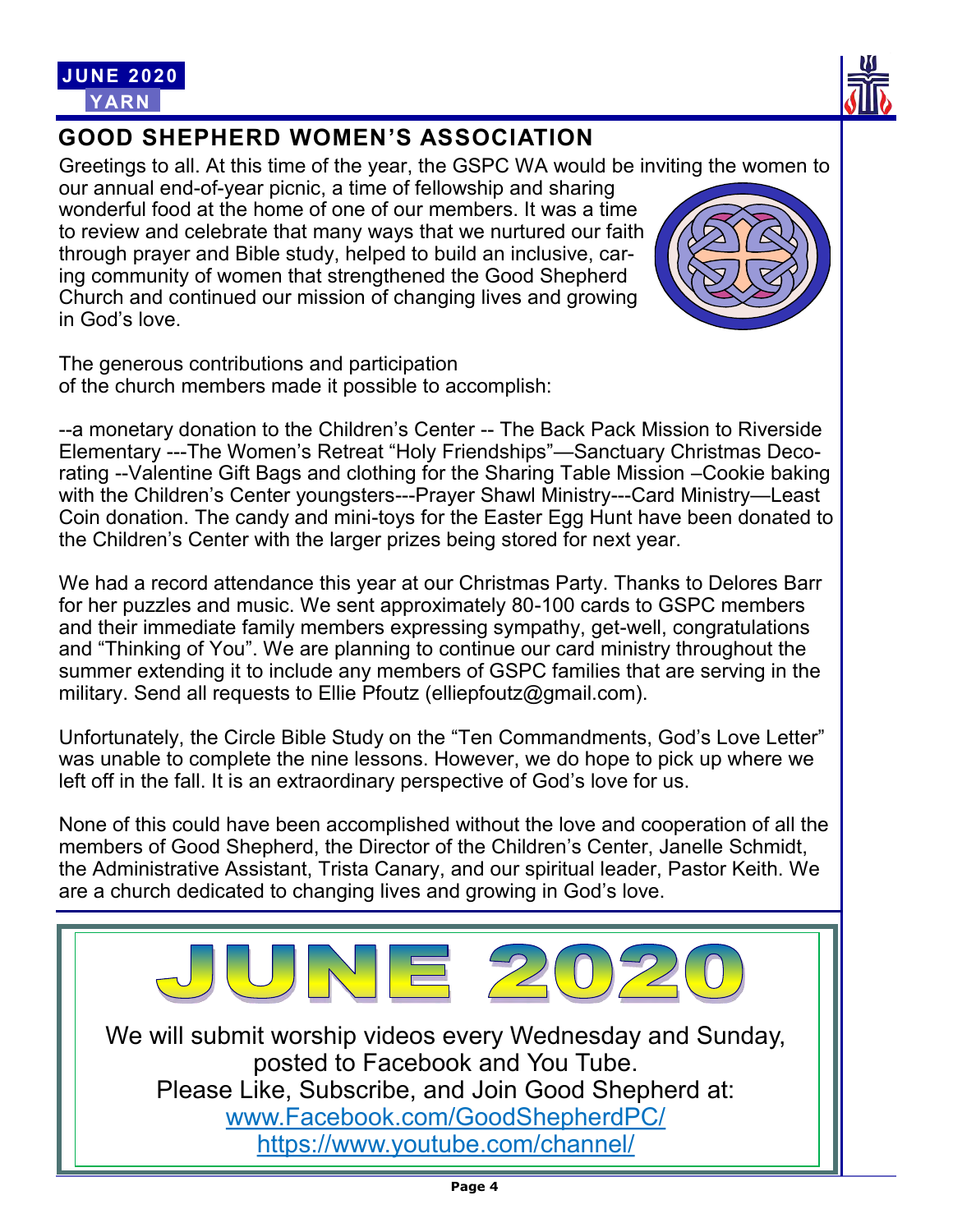

# **A TRIP DOWN MEMORY LANE**